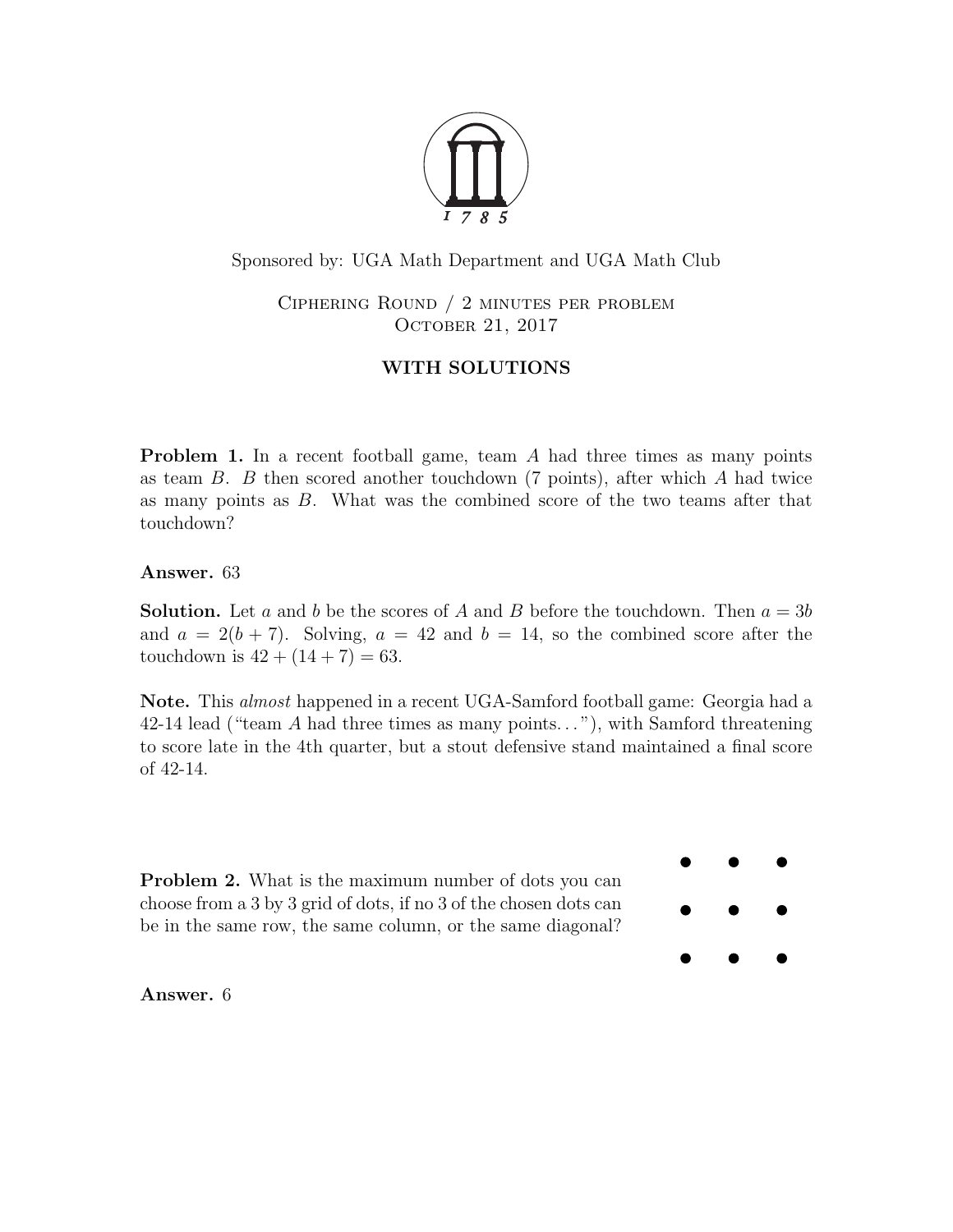**Solution.** Since you can choose no more than two dots from each row, it is not possible to choose more than six dots. That six is possible is shown in the right-hand figure.

More generally, one can ask for the maximum number of dots that can be selected from an  $n \times n$  grid with no three lying on the same line. Call this  $f(n)$ . Clearly,  $f(n) \leq 2n$ , and computer calculations have shown that  $f(n) = 2n$  for all  $n \leq 46$ . It is conjectured that this pattern eventually breaks down, and that  $f(n) < 2n$  for all large enough n. In fact, a heuristic argument of Richard Guy and Patrick Kelly, as corrected by Ed Pegg, suggests (but does not prove) that for corrected by Ed Pegg, suggests (but does **not** prove) that for<br>any constant  $c > \pi/\sqrt{3}$ , one has  $f(n) < cn$  for all sufficiently any constant  $c > \pi/\sqrt{3}$ , one has  $f(n) < cn$  for all sumelently<br>large n. Note that  $\pi/\sqrt{3} \approx 1.814$ . In the opposite direction, it has been proved that for any  $c' < 3/2$ , one has  $f(n) > c'n$ for all large enough  $n$ .



See: R.K. Guy and P.A. Kelly. The no-three-in-line problem. Canadian Mathematical Bulletin 11 (1968), 527–531.

A. Flammenkamp. The No-Three-in-Line Problem. [http:](http://wwwhomes.uni-bielefeld.de/achim/cgi/no3in/readme.html) [//wwwhomes.uni-bielefeld.de/achim/cgi/no3in/readme.](http://wwwhomes.uni-bielefeld.de/achim/cgi/no3in/readme.html) [html](http://wwwhomes.uni-bielefeld.de/achim/cgi/no3in/readme.html)

**Problem 3.** Find 
$$
\sum_{p=1}^{\infty} \left( \sum_{q=1}^{\infty} \left( \frac{1}{3} \right)^q \right)^p.
$$

Answer. 1

**Solution.** First, recall that if  $|r| < 1$ , then  $\sum_{k=1}^{\infty} r^k = \frac{r}{1-r}$  $\frac{r}{1-r}$ . Hence, the inner sum is

$$
\sum_{q=1}^{\infty} \left(\frac{1}{3}\right)^q = \frac{1/3}{1-1/3} = 1/2,
$$

and so the outer sum is

$$
\sum_{p=1}^{\infty} \left(\frac{1}{2}\right)^p = \frac{1/2}{1 - 1/2} = 1.
$$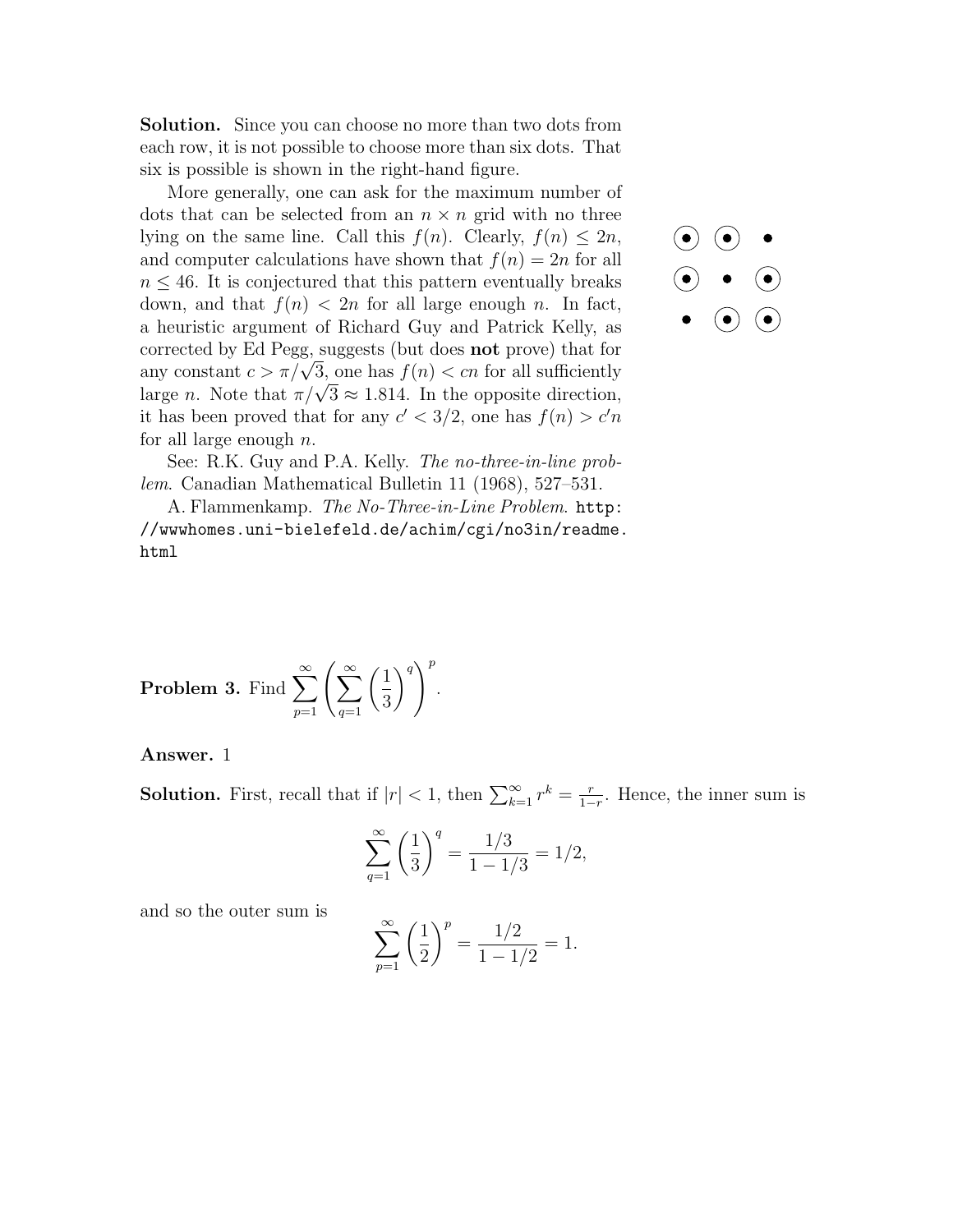**Problem 4.** How many 1s are in the base 2 expansion of the number whose base 8 expansion is 2017?

Answer. 5

Solution. Notice that

$$
(2017)8 = 2 \times 83 + 0 \times 82 + 1 \times 81 + 7 \times 80
$$
  
= 2<sup>10</sup> + 2<sup>3</sup> + 2<sup>2</sup> + 2 + 1  
= (10000001111)<sub>2</sub>.

You can simply write each base 8 digit as a three-digit base 2 number and concatenate the results.

**Problem 5.** How many ordered pairs of positive integers  $(x, y)$  satisfy  $x + y \le 100$ ?

Answer. 4950

**Solution.** If  $x = 1$ , there are 99 solutions:  $(1, 1), \ldots, (1, 99)$ . If  $x = 2$ , there are 98 solutions:  $(2, 1), \ldots, (2, 98)$ . . . .  $\sum_{k=1}^{99} k = \frac{99 \cdot 100}{2} = 4950.$ If  $x = 99$ , there is one solution: (99, 1). Thus, the total number of solutions is

**Problem 6.** What is the largest number of lines you can draw through  $(0, 0)$  in the  $xy$ -plane with the property that the angle between any two of them is the same?

Answer. 3

Solution.

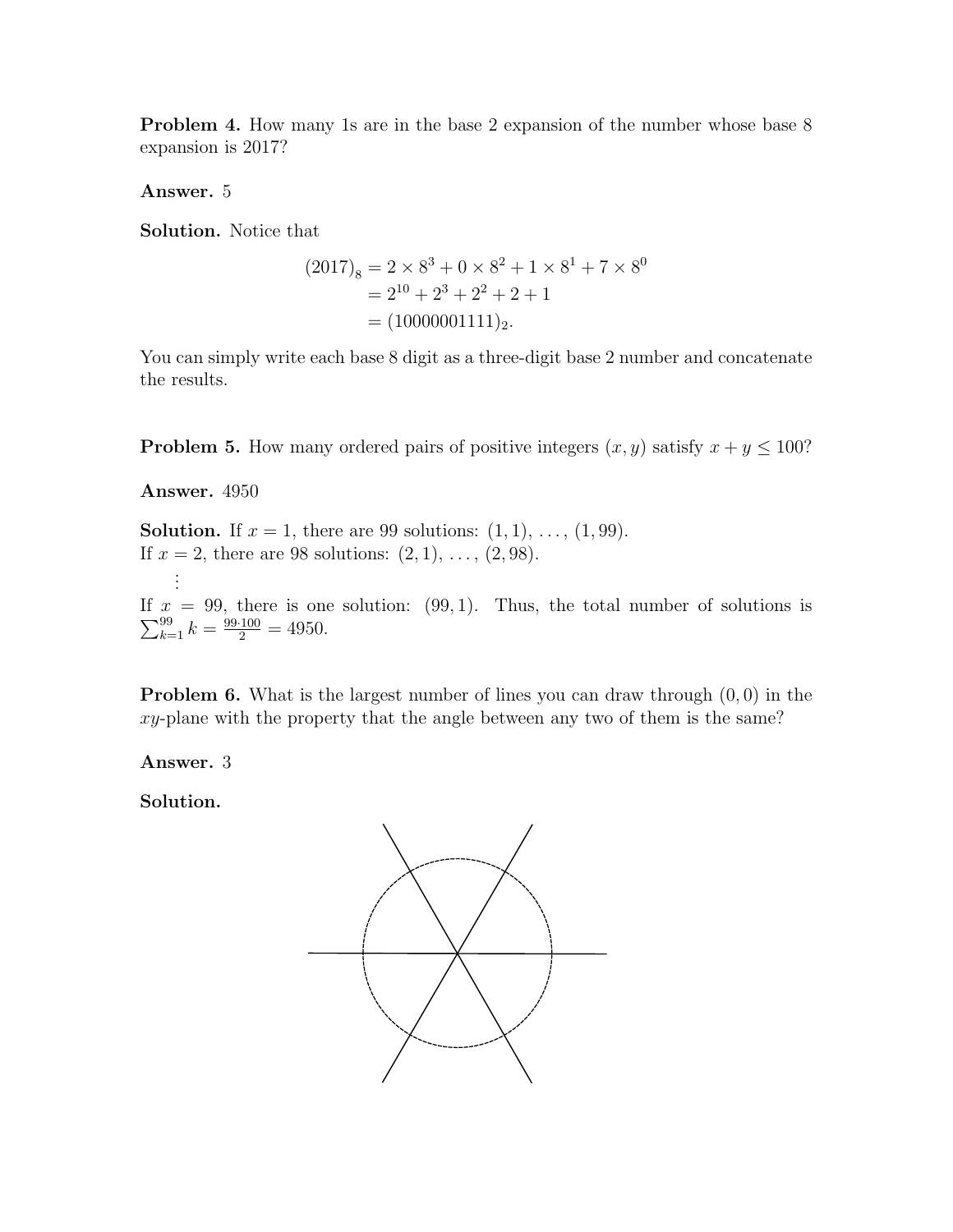Notice that a circle centered at the origin will meet these lines in the vertices of a regular polygon, and a polygon with more than 6 such sides (3 lines) is clearly not equiangular.

**Problem 7.** How many of the coefficients of  $(2x + \frac{1}{2})$  $(\frac{1}{2}y)^8$  are integers, after simplifying?

## Answer. 6

**Solution.** Clearly the coefficients of  $x^8$ ,  $x^7y$ ,  $x^6y^2$ ,  $x^5y^3$ , and  $x^4y^4$  are integers, while the coefficient of  $y^8$  is not, so we can focus on the other terms in the expansion:

$$
\cdots + {8 \choose 3} (2x)^3 \left(\frac{1}{2}y\right)^5 + {8 \choose 2} (2x)^2 \left(\frac{1}{2}y\right)^6 + {8 \choose 1} (2x)^1 \left(\frac{1}{2}y\right)^7 + \cdots
$$

We have

$$
\binom{8}{3} = \frac{8 \cdot 7 \cdot 6}{3 \cdot 2 \cdot 1} = 8 \cdot 7,
$$
 so the coefficient of  $x^3 y^5$  is an integer,  

$$
\binom{8}{2} = \frac{8 \cdot 7}{2} = 4 \cdot 7,
$$
 so the coeff. of  $x^2 y^6$  is  $4 \cdot 7 \cdot 2^2 \cdot \left(\frac{1}{2}\right)^6$ , **not** an integer,  

$$
\binom{8}{1} = 8,
$$
 so the coeff. of  $xy^7$  is  $8 \cdot 2 \cdot \left(\frac{1}{2}\right)^7$ , **not** an integer.

So three of the coefficients are not integers, and the remaining six are integers.

**Problem 8.** What is the length of the shortest path in the xy-plane that starts at  $(1, 1)$ , touches the x-axis, and ends at  $(2, 2)$ ?

Answer.  $\sqrt{10}$ 

Solution. The shortest path will be the reflection of the shortest path from  $(1, 1)$ renection or the shortest path in<br>to  $(2, -2)$ , which has length  $\sqrt{10}$ .

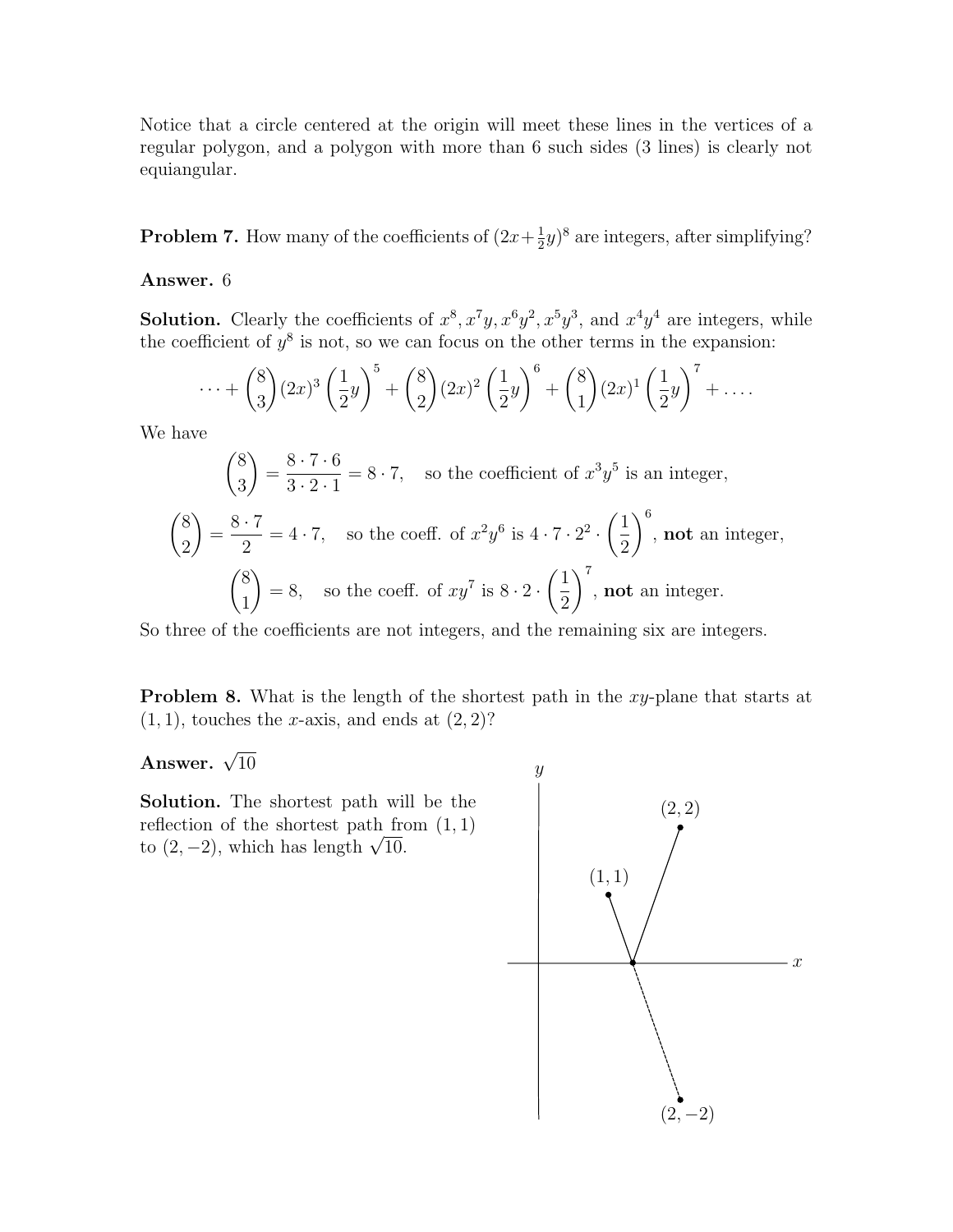**Problem 9.** If x and y are positive integers satisfying  $ln(x+y) = ln(x) + ln(y)$ , what is  $x^2 + y^2$ ?

## Answer. 8

**Solution.** Exponentiating both sides yields  $x + y = e^{\ln(x+y)} = e^{\ln(x)+\ln(y)} = xy$ , so that

$$
y = \frac{x}{x - 1} = 1 + \frac{1}{x - 1}.
$$

This has  $(x, y) = (2, 2)$  as its unique positive integer solution, so that  $x^2 + y^2 =$  $2^2 + 2^2 = 8$ .

**Problem 10.** Start with a circle of radius 1 centered at  $(0, 0)$ . Draw two lines making an angle of  $30°$  with the x-axis. Drop perpendiculars from these lines to the points  $(\pm 1, 0)$  and  $(0, \pm 1)$ . Join the perpendiculars along the 30◦ lines to form a closed polygon.

What is the perimeter of this polygon?



## Answer. 4 √ 3

**Solution.** Label the points  $O, A, B, C$ , and  $D$  as in the following diagram.